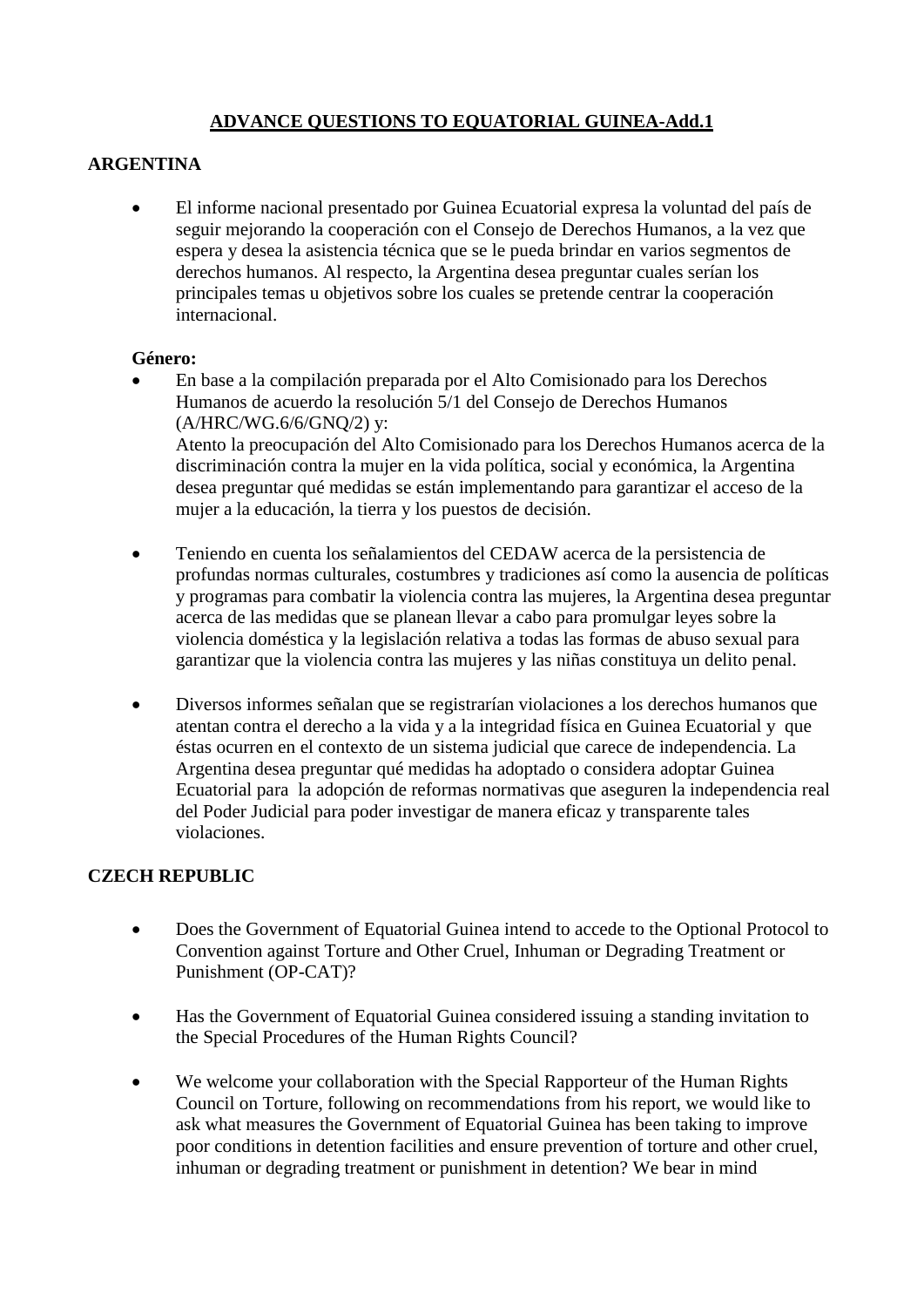especially overcrowding and non-separation of women and children from male prisoners/detainees.

- What human rights education and training is there available for members of the police forces, prison and judicial staff and how is ensured their accountability for any human rights violations, in particular with regard to vulnerable groups as women, children, persons of minority sexual orientation or gender identity etc.?
- What measures are in place to fight violence against women and its root causes?

# **LATVIA**

 According to the information by the Office of the UN High Commissioner for Human Rights, 66 countries from different regions of the world have issued standing invitations to all special procedures of the Human Rights Council. Considering previous cooperation of Equatorial Guinea with special procedures mandate holders (Special Rapporteur on the right to freedom of opinion and expression (2-7 December 2002); Working Group on arbitrary detention (8-14 July 2007); Special Rapporteur on torture (9-18 November 2008) and despite two still pending requests by Special Rapporteurs to visit Equatorial Guinea- would your country consider extending a standing invitation to all special procedures of the Human Rights Council in the future?

#### **SWEDEN**

- In 2003 the Human Rights Committee expressed concern at the substantiated accusations of systematic torture and ill-treatment in Equatorial Guinea and recommended that no statement or confession made under torture be used as evidence. In 2008 the Special Rapporteur on the question of torture reported that torture was systematically used by the police and that evidence obtained under torture was regularly used as the basis for conviction. The HR Committee, the Special Rapporteur and the Working Group on Arbitrary Detention (WGAD) which visited Equatorial Guinea in 2007 recommended Equatorial Guinea to put an end to the culture of impunity for perpetrators of torture and ill-treatment.
- Could the Government of Equatorial Guinea elaborate on what measures it is taking to stop the use of torture and ill-treatment, as well as to end impunity for perpetrators of torture and ill-treatment?
- In 2003 the Human Rights Committee encouraged Equatorial Guinea to abolish the death penalty. In its resolutions 62/149 of 18 December 2007 and 63/168 of 18 December 2008, the General Assembly called on states to establish a moratorium on executions with a view to abolishing the death penalty. The African Commission voted for a similar resolution on 24 November 2008 expressing its concern about the failure of some African states to give effect to the UN resolutions and about the application of "the death penalty in conditions not respectful of the right to a fair trial guaranteed under the African Charter on Human and Peoples' Rights and other relevant international norms". Equatorial Guinea retains the death penalty.